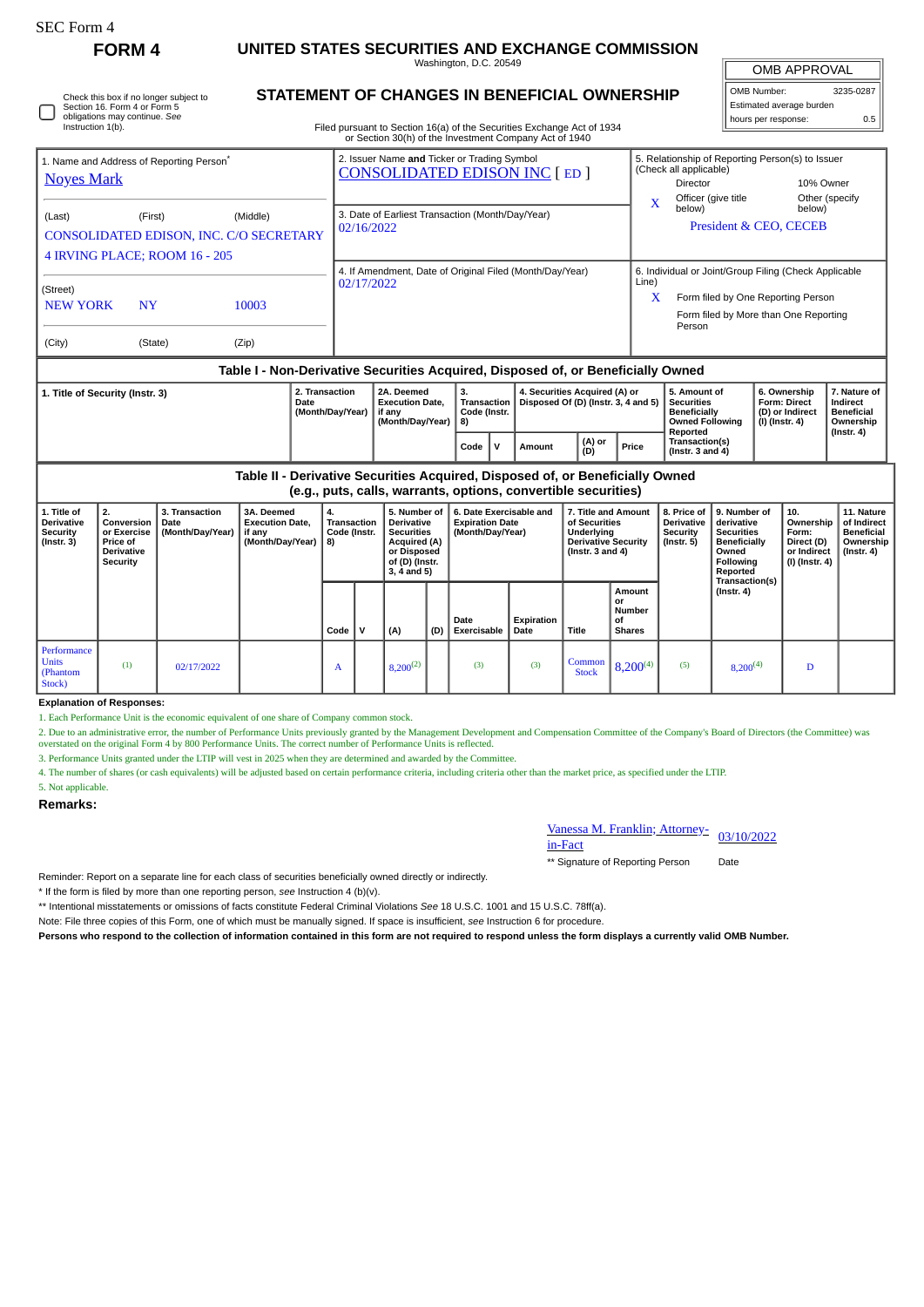## Power of Attorney

Effective immediately, the undersigned hereby constitutes and appoints each of Deneen L. Donnley, Sylvia V. Dooley, Monica Janairo, Vanessa M. Franklin, and Michele M. Weber, or any of them signing singly, and with full power of substitution, the undersigned's true and lawful attorney-in-fact to:

execute for and on behalf of the undersigned, in the undersigned's capacity as an officer of Consolidated Edison, Inc. or its subsidiaries (the "Company"), Forms ID, 3, 4 and 5 (collectively, the "Forms") in accordance with Section 16(a) of the Securities Exchange Act of 1934 (the "Exchange Act") and the rules thereunder;

do and perform any and all acts for and on behalf of the undersigned which may be necessary or desirable to complete and execute any such Forms, complete and execute any amendment or amendments thereto, and timely file such Forms with the United States Securities and Exchange Commission and any stock exchange or similar authority; and

take any other action of any type whatsoever in connection with the foregoing which, in the opinion of such attorney-in-fact, may be of benefit to, in the best interest of, or legally required by, the undersigned, it being understood that the documents executed by such attorney-in-fact on behalf of the undersigned pursuant to this Power of Attorney shall be in such form and shall contain such terms and conditions as such attorney-in-fact may approve in such attorney-in-fact's discretion.

Effective immediately, the undersigned hereby grants to each such attorney-in-fact full power and authority to do and perform any and every act and thing whatsoever requisite, necessary, or proper to be done in the exercise of any of the rights and powers herein granted, as fully to all intents and purposes as the undersigned might or could do if personally present, with full power o substitution or revocation, hereby ratifying and confirming all that such attorney-in-fact, or such attorney-in-fact's substitute or substitutes, shall lawfully do or cause to be done by virtue of this power of attorney and the rights and powers herein granted. The undersigned acknowledges that the foregoing attorneys-in-fact, in serving in such capacity at the request of the undersigned, are not assuming, nor is the Company assuming, any of the undersigned's responsibilities to comply with Section 16 of the Exchange Act.

This Power of Attorney shall remain in full force and effect until the undersigned is no longer required to file Forms with respect to the undersigned's holdings of and transactions in securities issued by the Company, unless earlier revoked by the undersigned in a signed